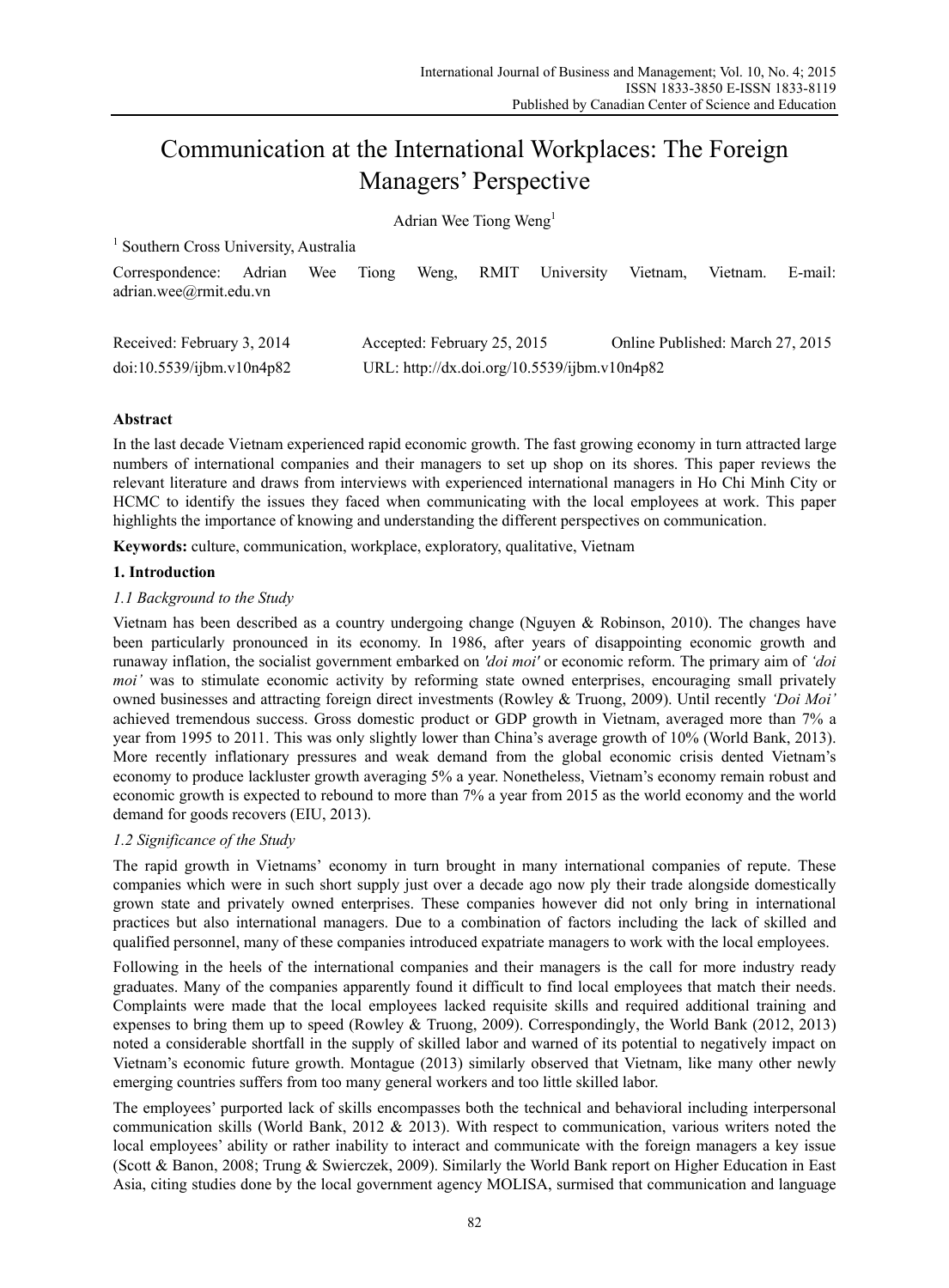remains one of the primary concerns for foreign managers operating in Vietnam (World Bank, 2012).

#### *1.3 Objective of This Study*

The purpose of this paper is to explore the concerns that the foreign managers have when communicating with their employees at work in HCMC, Vietnam. The aim is to explore in depth the communication concerns or communication issues at work from the foreign managers' perspective. Further, the issues raised would be examined from the perspective of culture and communication at work. Intuitively the managers and their employees come from different backgrounds and training and would think and behave differently. The plan of this paper is as follows.

In the first section, this paper will briefly review the literature on culture and communication. In the second section, the sample managers interviewed and the methodology used will be explained. The results of the sample study are displayed in the third section. In the fourth section we will discuss the results and recommend actions that the foreign managers can implement to facilitate workplace communication.

## **2. Literature Review**

#### *2.1 What is Culture?*

Culture has been described as values and beliefs that a group of people share (Samovar, Porter, & McDaniel 2009; Lustig & Koester, 2010). Each cultural group would have a set of values that would determine for them what is right and wrong or good and bad (Hofstede, 2001). Between 1967 and 1973, Hofstede interviewed IBM employees working in more than 50 countries (Hofstede, 1980). Based on these interviews, Hofstede identified four value dimensions that set cultures apart, namely individualism-collectivism, power distance, uncertainty avoidance and masculinity-femininity.

*Power distance* generally refers to the distribution of power (Hofstede, 1980). Cultures can view hierarchy quite differently. Whilst high power distance cultures observe hierarchy, low power distance cultures advocate egalitarian practices. *Uncertainty avoidance* on the other hand refers to accepted levels of ambiguity or uncertainty (Hofstede, 1980). High uncertainty avoidance cultures are generally wary of uncertainties and risks. Low uncertainty avoidance cultures on the other hand embrace uncertainties as challenges to overcome.

*Masculinity* in turn refers to the emphasis placed on masculine values (Hofstede, 1980). In essence masculine cultures focus on achievement and advancement, whereas feminine cultures highlight quality of life and good relationships (Hofstede, 1980). *Individualism* finally refers to the significance or importance placed on the individual (Hofstede, 1980). With individualistic cultures the focus is on individual goals and independence. On the other hand, with collectivistic cultures the focus is on group goals and interdependence (Triandis, 1995).

#### *2.2 Vietnamese Work Culture*

The Vietnamese work culture has been described by various authors as collectivistic and hierarchical, with higher levels of uncertainty avoidance (Zhu, 2003; Quang & Vuong, 2002, Berrel, Wright, & Hoa, 1999). Several studies have referred to the Vietnamese inclination towards the collective. For example, Kamoche (2001) observed that in Vietnam, employees are often expected to put employer's interests first. In turn the employers' are expected to take care of their employees like family. There will be a *'loss of face'* if either parties fail to live up to expectations. This practice is a result of the strong Confucian influence on Vietnamese social life that commenced more than a thousand years ago. Nonetheless Zhu (2003) noted that this age old practice is being challenged in modern Vietnam today. Younger, more qualified employees are apparently more willing to abandon this paternalistic relationship to pursue greener pastures elsewhere.

A number of studies have also suggested the Vietnamese inclination towards power distance, albeit depending on context. Quang and Vuong (2002) study on state owned and privately owned companies in Vietnam, for example found the preferred management style to be familial and directive. The joint ventures on the other hand were more inclusive and participative. In a more recent study, Vo and Hannif (2013) observed the same. They noted that the local companies may be more autocratic and collective but the multinationals and the joint ventures were decidedly more participative. Contrary to expectations, the employees in these companies expressed much enthusiasm at being able to contribute to the organization. The younger employees especially appeared to expect autonomy and participation as given.

Other studies indicated the Vietnamese inclination for avoiding uncertainty. Berrell, Wright and Hoa (1999) observed that the Vietnamese employees exhibited behaviours that preclude uncertainties. This included a preference for job security and a clearly defined career path. Quang and Vuong (2002) similarly noted that the Vietnamese employees can often feel threatened by ambiguity. To avoid this rather uncomfortable situation,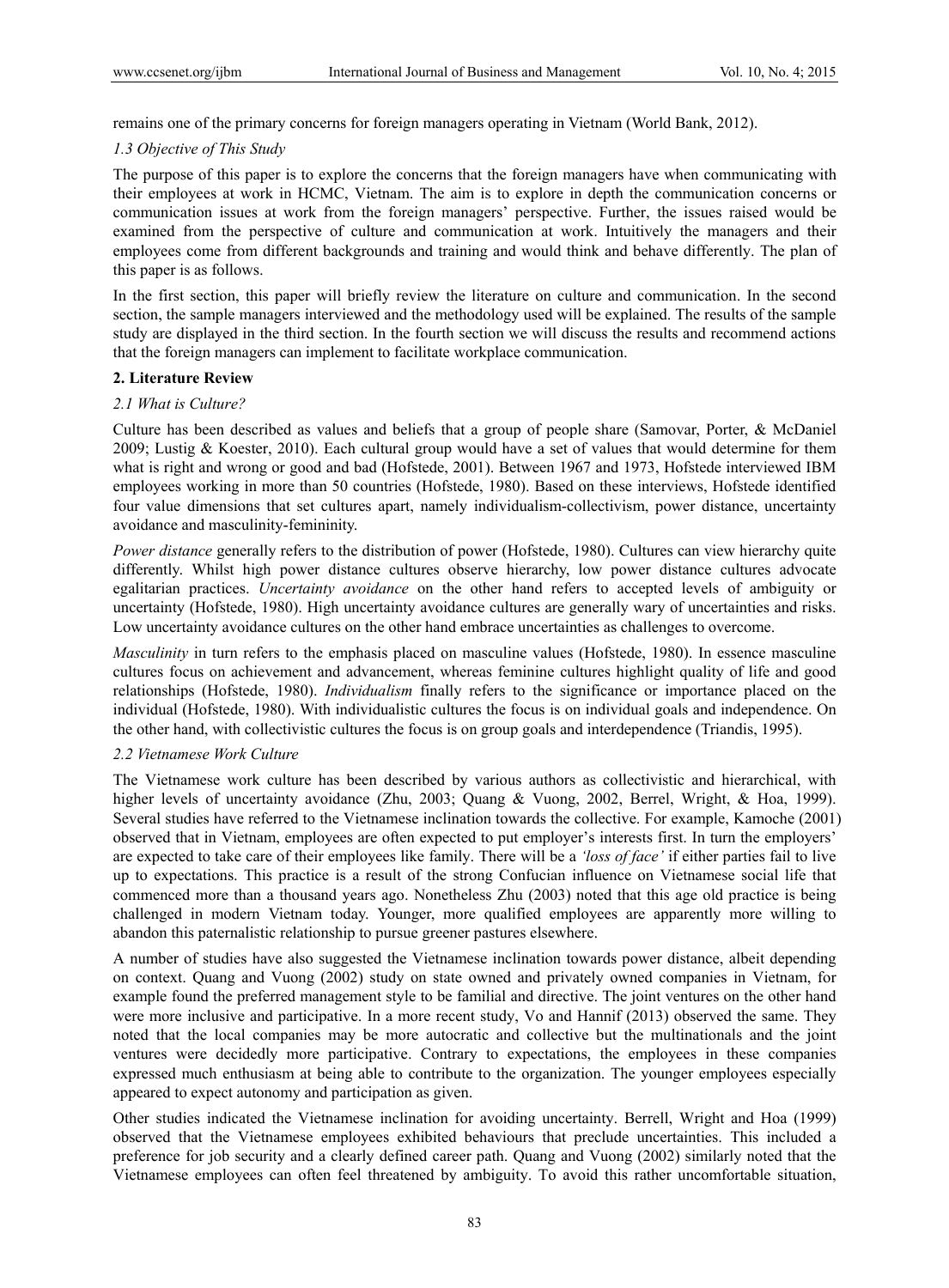employers should always ensure job stability and formal rules. Nonetheless Tuan and Napier (2000) and Thang et al. (2007) opined that the Vietnamese reported aversion to uncertainty can be quite deceptive. They observed the Vietnamese employees' apparent willingness to take on risks when the situation demands it.

## **3. Method**

The qualitative research method was employed in this study. The aim is to explore the managers' experience of communication at the international workplace. The purpose is to understand deeply the issues or concerns with workplace communication from the perspective of the foreign managers. As such semi-structured interviews were conducted on 19 foreign managers who had extensive experience working with the local Vietnamese employees.

The managers were selected from 7 organizations headquartered in the United States, England or Australia with subsidiaries or joint ventures in Vietnam. The organizations were all service based, providing essential financial and non-financial services such as auditing, banking, tax consultancy, education and training.

All the managers had more than two years' experience managing and working with the local employees. They ranged in age from 30 to 55 years. They were also recommended by the various trade groups, chambers of commerce and business acquaintances. Demographic details of the samples are included in appendix 1. To ensure privacy and confidentiality, the names of all participants were replaced with synonyms. Field work in HCMC took place between 2010 and 2011. After the initial pilot interviews, a set of interview questions was developed. Probing questions were used to help the participants relate their experiences including, what were the concerns the managers had with regards to communication? Why were they a concern? What did the managers think was the cause or reason for their concern? What did they do next? What did they want the employees do to encourage communication?

All the interviews were conducted by the researcher. Permission to tape record the interviews was obtained from most of the managers. Two of the managers however declined permission due to privacy concerns. As such only key words and ideas were jotted down. The interviews ranged in duration from an hour to an hour and a half each. Field notes were taken during and immediately after the interviews to record any insights gained and questions raised. Any queries were followed up with phone calls or emails to the respondents. The researcher transcribed more than half the recorded interviews. The rest of the transcripts were completed by a hired help. The researcher would however review the transcripts to make sure they were verbatim.

The interview transcripts were analysed using the grounded theory, constant comparative method described by Strauss and Corbin (1990). An iterative process of carefully reading the interview data and coding the emerging patterns was developed to generate the themes or categories associated with the participants perceptions of communication issues at work. To ensure accuracy and reliability the researcher also got a colleague to review and analyse a couple of the interview transcripts. Differences in opinions were discussed at length and reconciled. The themes or categories generated are described in the next section.

## **4. Results**

## *4.1 Communicating with the Vietnamese Employees: The Foreign Managers Views*

The foreign managers regularly mentioned the difficulty of finding the *'right'* employees. They had no problems attracting candidates to apply for positions in the company. Nevertheless recruiting employees who fit their needs and requirements remained a challenge.

## *4.2 Work Orientation*

One concern that the managers had was work independence. More specifically the managers wanted the employees to be able to plan and organize their own work. This includes the employees' completing assigned work, following up on issues and adhering to agreed timeline. For several of the managers their employees' disappointed in this respect. One manager remarked,

# *'I try not to tell them what to do. I let them think about what they have to do first. But what I realize after a while, things don't get done. Maybe they did not think that I was serious enough about it.'*

The affected managers grumbled that they often had to give the employees specific instructions. The younger employees especially would do well with specific instructions but would falter when the managers neglected to do so. The managers also groused that they had to constantly remind the employees to follow up on issues or to warn them of impending deadlines. Discussions with the managers revealed their deep seated disdain for the reminders. The general feeling is they should not be telling or reminding the employees what to do all the time as they had other more urgent matters to attend to.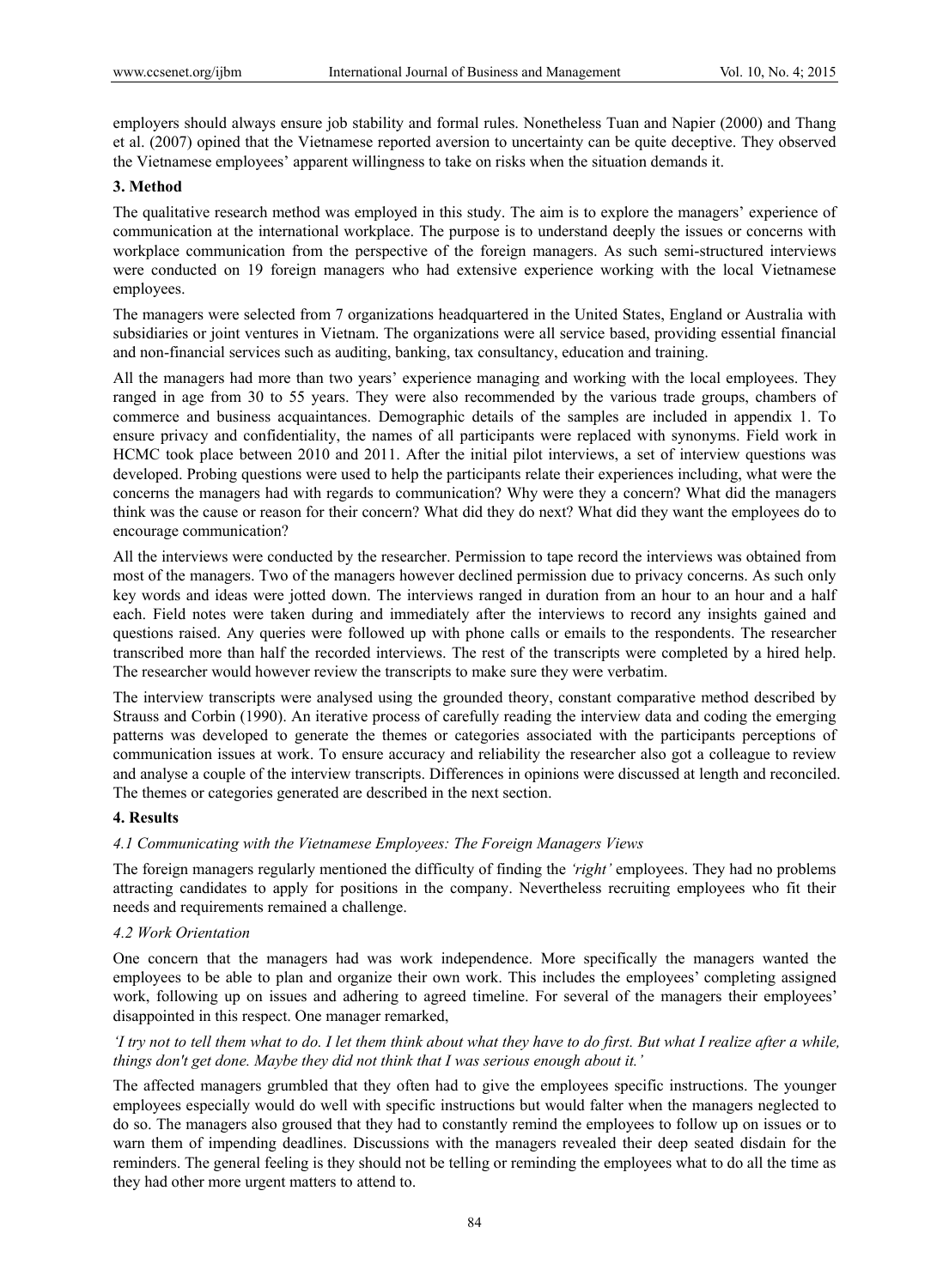Independent work also included the employees having a mind of their own. Several of the managers remarked that they had difficulties getting the employees to voice opinions or to express their feelings on a subject matter. One manager put it this way:

## *'I've been here 2 years now and I still cannot get people to speak up and when I ask them. They will say something, but I have to ask them for it.'*

When pressed, the managers noted that their employees would often say what they thought the managers wanted them to say. Compounding the situation further, the employees would rarely question or challenge the managers. One manager noted that his employees would *'rather please the manager than displease them.'* The employees' focus apparently is to facilitate close relation and avoid any disagreements.

In direct contrast the managers wanted the employees to be more *'critical'* about work matters and not just do whatever the managers tell them. Having an opinion seemed most important. When an employee expressed their opinions or ideas, it not only demonstrates thinking but also interest in what they are doing at work. Conversely when an employee refrains from doing so they may be deemed as disinterested. One manager warns of the consequences of not speaking up and of not having an opinion, *'… all of our staffs are opinionated, we train them to have their views and be firm with their views. After the first year, either they change and become more vocal or they will leave.'* 

#### *4.3 Work Communication*

The other concern that was discussed was work communication or rather the lack of it. Niggling frustrations were expressed over the lack of communication coming from their employees. The managers clamored for more communication including asking questions and giving feedback. The managers were especially concern with asking questions. The general feeling was asking question is most important but the employees were not doing enough of it. The following comment highlights the managers' sentiments,

*'I'd rather the employees over - communicate than under-communicate. I'd rather they ask me the same question 10 times and get it right than once and make all kinds of mistakes.'* 

The managers implored the employees to ask questions, especially with regards to job instructions. The managers wanted the employees to question them if they are not clear on job instructions. Even when the employees are quite sure on what to do, the employees should still confirm with the managers to ensure the right *'direction'* and best *'approach.'* Most importantly, the employees should not assume they know what the managers want and make unnecessary mistakes.

The managers also appealed for more feedback from the employees. The managers highlighted two types of feedback, namely feedback on job progress and feedback on job issues. The managers were particularly concerned with feedback on job progress. They desired to be kept informed on the goings on of a job as much as possible. Revealingly, the managers noted that the feedback was less about keeping tabs on the employees than about helping the employees complete their jobs. Apparently the employees do not do enough of that leaving them fearing for the worst all the time. One manager remarked,

# *'They (the employees) need to talk more to the managers. There got to be more communication. We need to know what's happening in the job. What are they doing? Where are they? They don't talk about the things that we like to know enough.'*

The managers also sought feedback on job issues. The managers wanted to be kept informed on issues and problems that may affect job quality and delivery. This included mistakes and oversights made by the employees. From the managers' perspective, feedback on job issues is most important to ensure that remedial steps be taken to address the issues as soon as possible. Several of the managers however observed the employees' reticence. One manager talked about his employees not wanting to bring *'bad news'* for fear they would be blamed. Another manager remarked that his employees would be quite '*un-communicative … especially if they like have done something wrong or they think that they have made a mistake.'*

## *4.4 Work Language*

Finally, concerns were expressed on the employees' language ability. Several of the managers indicated that they had few problems with language at work. Apparently, one of the major employee selection criteria for the managers interviewed is language proficiency. Recruitment wise, only employees with a high standard of English are ever considered for selection. Other managers however tended to differ. Questions were still raised on their employees' command of the language in terms of vocabulary and depth of understanding.

The employees' vocabulary or lack of it including jargon was a bane to some of the managers. Jargons are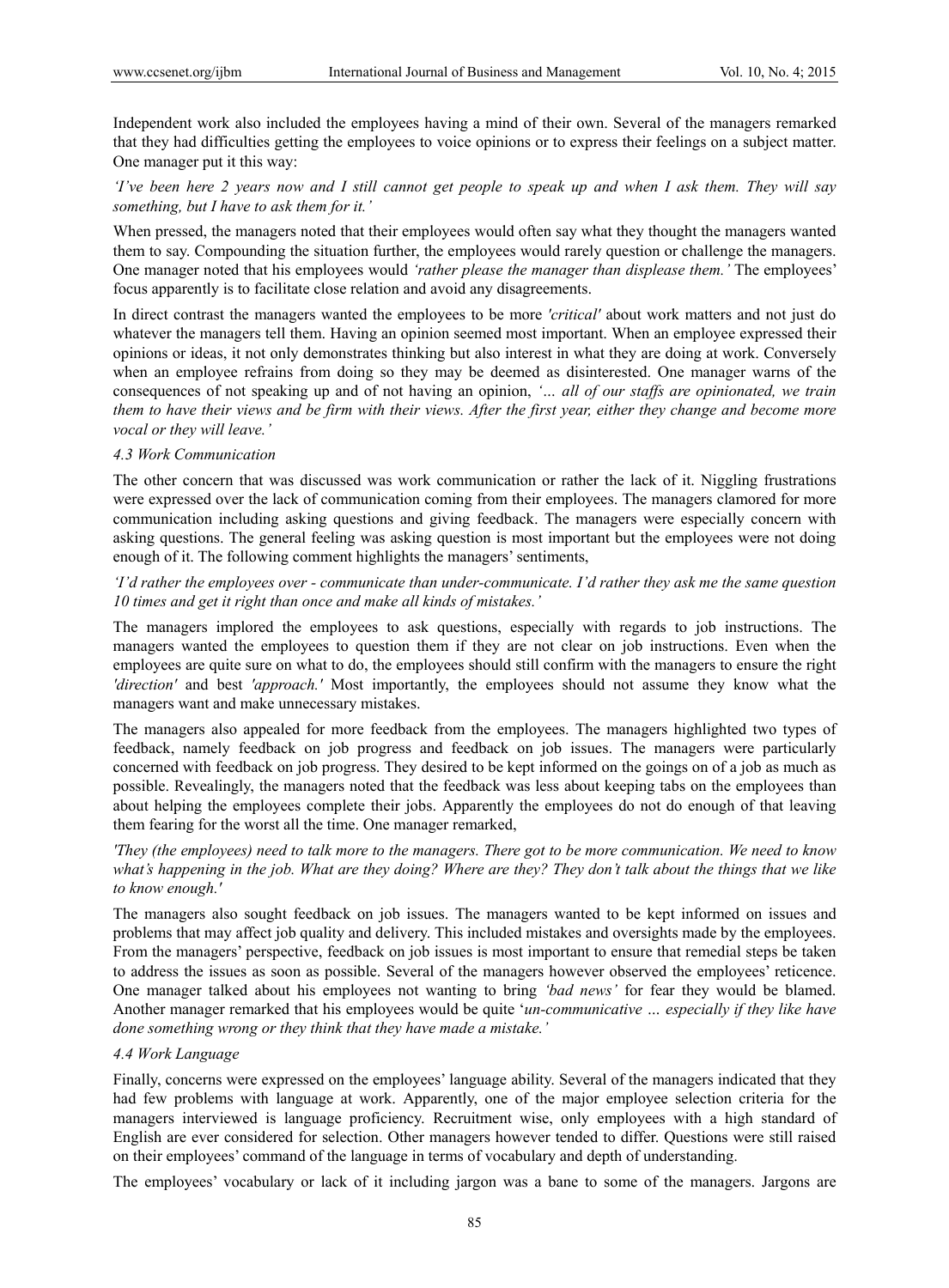simply technical words specific to an industry. To succeed at work, employees are generally required to have a minimum knowledge of the jargon. The managers however observed that their employees often struggled with even basic jargon. Other managers were more concerned with depth of understanding. They talked about their employees having limited understanding of the many words used at work. The impression was the employees knew the words but they did not understand them or they understand them quite differently.

Importantly, the perceived deficit in vocabulary and understanding presented the managers with considerable challenges. Several of the managers pointed out that they had difficulty getting their employees to understand job instructions. They grumbled about the need to review job instruction over and over again. Other managers remarked that their employees' often struggled to analyse issues in work reports. Apparently the reports produced would lack depth of insight and be peppered with grammatical mistakes.

Accordingly the managers would have to spend an inordinate amount of time editing the report which they were not particularly keen on. Some of the managers found the language situation exasperating. They did not mind taking time off to explain job instructions or to edit reports. Nevertheless, the general feeling is this is not what they should be doing all the time. Going over the basics of language with the employees distracts the managers from other more urgent matters.

## **5. Discussions**

The dominant theme coming from the interviews is the lack of communication. The managers were concerned with the lack of communication including feedback and questioning. The managers' concerns correspond with previous studies in Western individualistic culture. In an early study on work communication in the United States, DiSalvo, Larsen and Seilor (1976) found that managers desired their employees to be able to give feedback and engage in discussion. More recently, Hawkins and Fillion (1999) observed that for managers, effective communication includes use of clear language and questioning.

The focus on communication comes in part from the emphasis on work independence. Work independence or autonomy is a work practice that is favored by individualistic cultures (Erez, 2010). The belief is work independence would make for a more commited and motivated employee. Enabling the employees to take on responsibilities and be rewarded for it should spur the employees to work harder. The work practice however increases the requirement for communication. With work independence, feedback is most important as the managers' still needs to know what is going on. Autonomy also requires the the employees to come forward with questions when in doubt.

The managers' desire for communication nevertheless faces a number of challenges. Various writers observed the challenges of communication in collective cultures. Members of collective cultures such as the Vietnamese have been described as being anxious or apprehensive over talk (Gudykunst & Ting Toomey, 1988). When they do talk, they are likely to be implicit and indirect (Hall, 1976), modest and passive (Lustig & Koester, 2010) and obliging and avoiding (Trubisky et al., 1991), especially in difficult situations

One factor contributing to the reticence is hierarchical roles. Gudykunst and Ting Toomey (1988) noted that communication for collectivistic cultures tends to be contextual. That is, what and how they communicate depend very much on the situation including the status and roles of the communicators. In schools, the teachers instruct. The students, on the other hand defer to the teachers (Hwa-Froelich & Westby, 2003). At work, the managers direct. The employees in turn do not challenge or disagree with their managers (Dickson, DenHartog & Mitchelson, 2003). They prefer to be *'to be told what to do'* (Hofstede, 2010, p. 73).

Closely linked to roles is consideration for others. When communicating, members of collective cultures are constraint by the issue of *'other face'* (Ting & Toomey, 1994). The idea is, it is most important to not offend or embarass important others when speaking. Any communication should be discrete or indirect to maintain good relations and harmony. In organizations, this concern for *'other face'* would invariably prevent employees from giving feedback or giving suggestions (Aycan, 2004). Negative feedback or criticisms to more senior personnel would be especially avoided. Less than positive feedback should be avoided not only to prevent incidents of face loss but also to circumvent undesirable consequences.

There is also the inherent negative perception of talk. Lustig and Koester (2010) observed that unlike Western culture there is a general suspicion over talk in East Asia. The Taoist analogy of *'the one who talks does not know'* and the Buddhist proverb of *'true communication only occurs when one speak without the mouth'* (p. 236) only reflects the level of mistrust over verbal communication. Finally, there is the issue of competency and confidence. Ayres (1997) pointed out that a person would be highly apprehensive over communication if he feels he lacks the necessary competencies and would be assessed on them. There are requisite skills in giving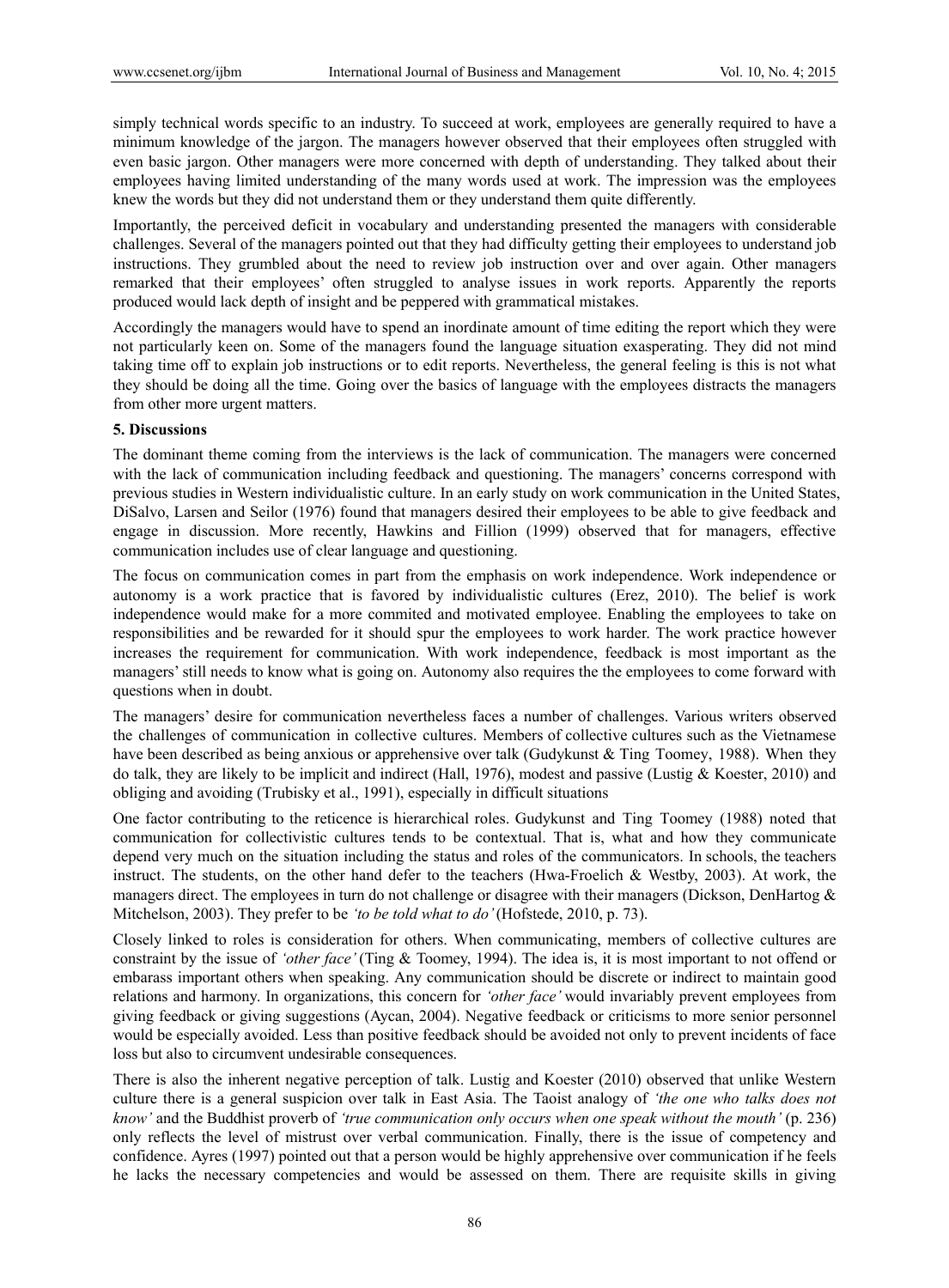feedback and asking questions. Any perceived lack would prevent the employees from engaging in them. In Vietnam, where the English language remains a distant second or third language, language and communication competencies remain a pertinent issue.

In sum getting the employees to communicate, particularly verbal communication remains a challenge in Vietnam due to hierarchical roles, face concerns and skills. As such proactive steps must be taken to facilitate communication at work.

## **6. Recommendations for Practice**

Interviews with the managers plus insights drawn from the literature suggest a number of strategies to encourage communication and at the same time facilitate work independence and involvement. These are discussed next.

#### *6.1 Build relations*

*'you have to make a connection. I find that unless you make that connection, unless they see you immersing in their culture, it will be difficult for them to open up.'* 

Various writers in Vietnam recognized the imperative of close relations to communication (Thang et al., 2007; Borton, 2000). Close relations can be facilitated in part by showing interest in the employees. Showing interest in turn can be demonstrated by the managers inquiring their employees of their wellbeing and pitching in to help. This can be further augmented by the adoption of the open door policy. That is, employees should be able walk into the managers' office and share their concerns or difficulties without any feelings of fear or anxiety. Close relations can also be gained by the manager *'hanging'* out with their employees at informal events such as the after office hours drinks and the occasional birthday parties or wedding dinners. Mingling with the employees at these events is most important as the managers' not only get to connect with their employees', but the managers' also get to better understand them.

#### *6.2 Build Empathy or Understanding*

Understanding the employees is vital to connecting with them deeply. Several of the managers mentioned the importance of listening and understanding *'where the employees are coming from.'* This includes adapting their ways of doing things to that of the employees. Empathetic understanding and adaptation on the managers' part would in turn demonstrate respect and draw the employees to work more closely with them. In contrast, insisting on one's way of doing things is a sure way to disaffect and alienate the employees. Apparently the foreign managers don't do enough of that. Instead of listening to the employees and adapting, the managers would often insist that the employees follow them. One manager described it this way,

*'I think a lot of foreigners don't do that. They have this colonial type of mentality. They are staffs, they don't have your experiences, your western education and all the things that you bring … you're the expert, so they should do what you tell them to do'* 

#### *6.3 Set Expectations from the Start*

*'With the new graduates, you must tell them exactly what you want at the beginning. If you do that they will be fine.'* 

Managers must ensure that the employees are aware of their expectations. What do the managers' want from the employee, including communication? New employees especially are often unsure what they are supposed to do. They are uncertain of what constitute appropriate behaviors, communication or otherwise. For example, what questions should be asked and how to ask them. Or, what type of feedback should be offered to management and when. On the managers' parts, carefully articulating their expectations at the outset would help the employees adjust to the demands placed on them at work faster.

#### *6.4 Plan for Communication Skills Training*

*'Vietnamese staff should be trained with professional communication. Most of us, I mean most of us, the Vietnamese staff are not trained with that. We are just trained with English language.'* 

Effective communication requires skills such as the ability to explain, clarify, persuade, argue and question. These skills do not come naturally but need to be worked at gradually. New recruits particularly may lack the necessary skills. Nguyen and Robinson (2010) talked about the current education system that does not do enough to prepare the employees for the modern workplace. This lack of skills in turn may hold the employees back from interacting with the managers. Thus training the employee in the requisite skills is most important to make them more confident and more willing to communicate.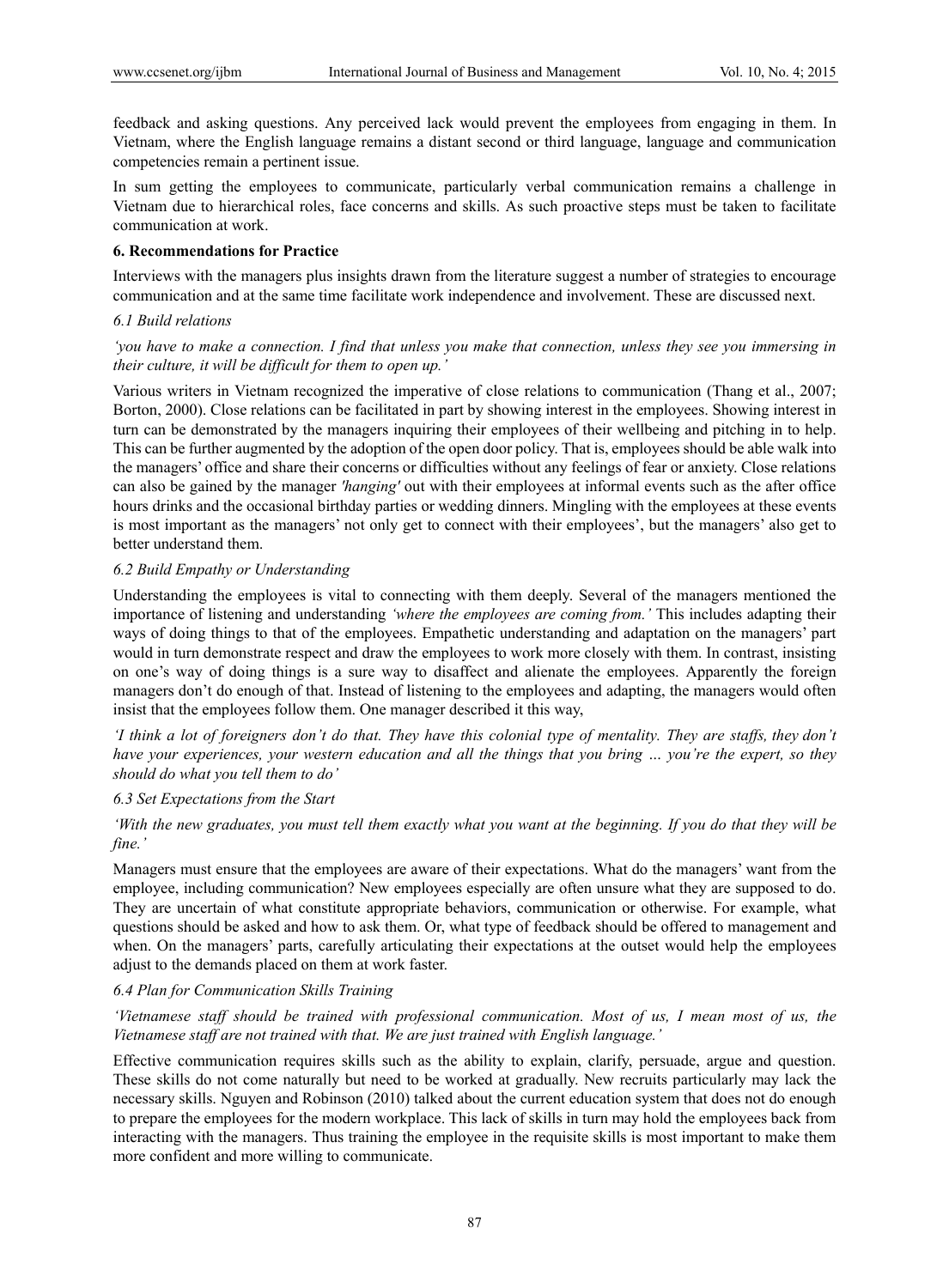## *6.5 Provide for Individual Coaching and Mentoring*

Classroom training should be supplemented with individual coaching and mentoring. Classroom training is useful in dispensing knowledge information. Imparting intricate work skills gained from personal experiences however may require on the job coaching and mentoring. Coaching is particularly pertinent in Vietnam as it allows the managers to develop close relations with the employee and at the same time assist them in acquiring the skills necessary to succeed at work today. Proper guidance would ensure the employees not only survive but thrive in the new work environment.

## *6.6 Consult the Employees*

*'Communication does not just mean speaking, communication is also about listening. As a manager are you a good listener? Do you give time to your employees to speak?* 

Generally, to consult means to discuss with the employees. This includes querying them on their ideas and most importantly, listening to their suggestions. With the contextual, indirect communication there is greater emphasis on listening. The onus lies with the managers to listen to what the employees are really saying including making qualified inferences. According to Borton (2000) and Zhu (2003) consultation and consensus is most important to managing and making good decisions in Vietnam. Contrary to stereotypes managers in Vietnam do have to get the employees agreement to succeed.

## *6.7 Schedule Regular One on One Consultation Sessions*

Managers should set aside regular time to consult the employees. The employees may not be comfortable with volunteering feedback or suggestions to their superiors, at least at the start. That is not standard practice in collective hierarchical cultures like Vietnam. Scheduling regular discussions, formal and informal may encourage the employees to do so. Further, the consultations or discussions should be private and confidential to safeguard employee sensitivities. A couple of the managers talked about providing the employees a *'safe place'* where they can voice their ideas and opinions without fear of being ridiculed or reprimanded to encourage unhindered communication.

## *6.8 Reduce Hierarchy or Power Distance*

*'There is like the middle age men who are more likely to be a bit more straigh forward, they think of you as sort of equal. With 20 year Vietnamese women, you have to draw an answer out of her.'* 

In Vietnam, differences in power and status can adversely affect communication. As such, managers should take steps to reduce the differential. The question is how? One way hierarchy can be allayed is by developing close relations. Close relations does not only improve relations but it also reduces hierarchy (Thang et al., 2007). Aycan (2004) talked about the manager being both a boss and a friend to the employee. The ability of the manager to manage the dual role is central to successful interaction with the employees.

Hierarchy can also be reduced by not micromanaging the employees. Managers should avoid any inclination to direct and monitor what the employees do all the time. One manager talked about 's*haring*' rather than '*lecturing'* when giving employees direction to get their *'buy in'.* Another manager talked about, '*showing'* the employees what to do rather than telling them what to do to encourage cooperation. Additionally managers should avoid disparaging the employees harshly for mistakes made. Instead more effort should be made to show the employees where they went wrong and how they can improve. The focus should be on fixing the problem rather finding someone to blame.

Finally hierarchy can be reduced by the use of technology. Differential powers are less pronounced in emails and instant messages as there are fewer formalities or protocols to be concerned with. Younger employees' especially, who are more familiar with the medium would find it less intimidating to speak up to higher authorities. Additionally, emails provide the employees' a tool to better express themselves. Face to face communication often put the employees in a spot to explain or to clarify their ideas quickly. Emails in contrast allow the employees' the luxury of time to look up the dictionary and find suitable words to construct sentences that would better convey their ideas. As result, employees who are less articulate and less expressive would be more willing and more confident to communicate.

## **7. Conclusion**

This study revealed the challenges foreign managers in Vietnam face in getting the employees to communicate including giving feedback and asking questions. The disinclination or the inability to communicate up to their managers' remains a key concern as reflected in a number of studies conducted locally (World Bank, 2012). The results of this study are not unexpected as various literature mentioned communication as a key issue in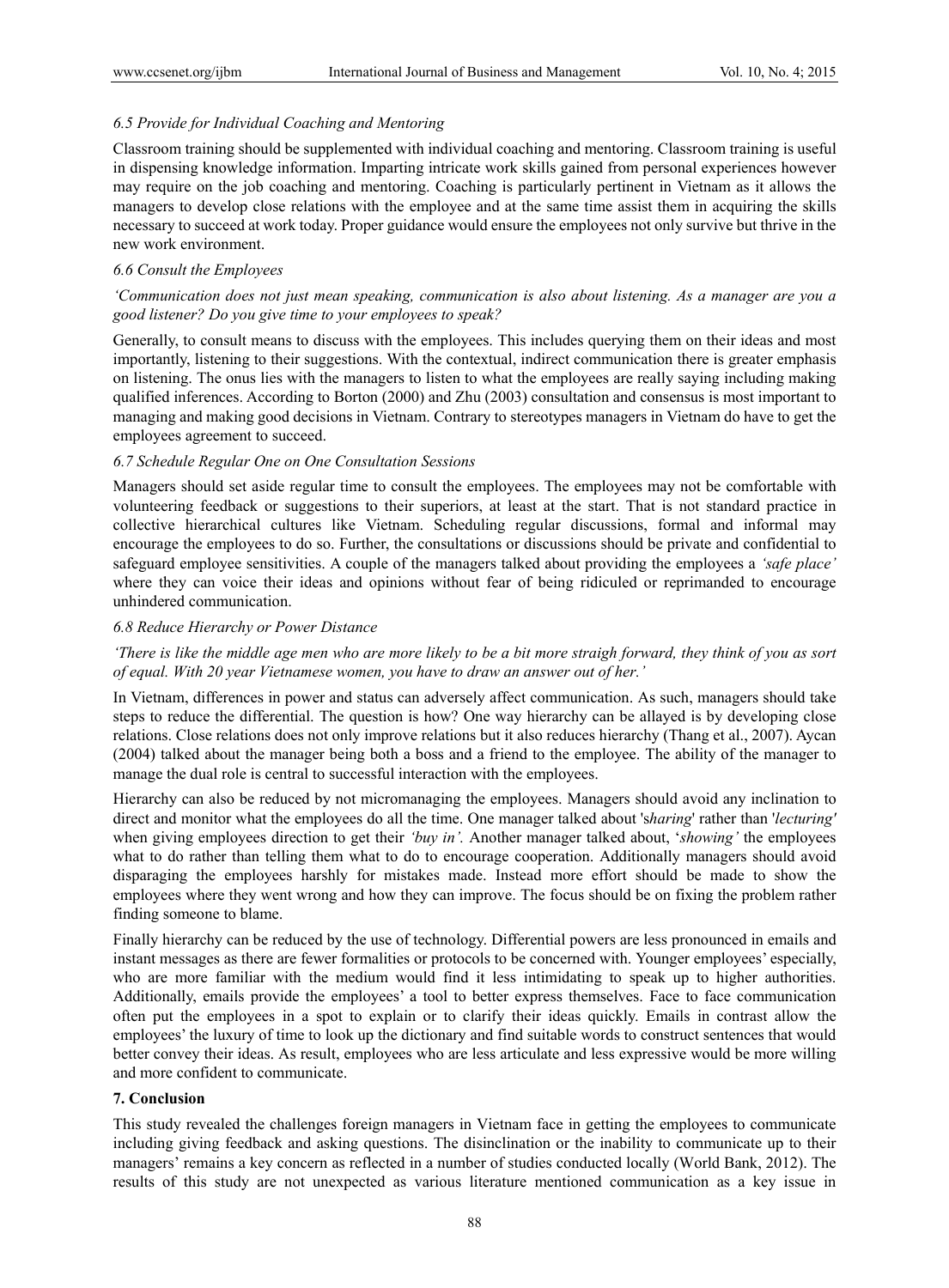traditional collective cultures.

Nguyen and Robinson (2010) and World Bank (2013) however all talked about Vietnam being a country that is undergoing rapid change. On the one hand the economy is slowly but surely transforming from a centrally planned to an open, market economy. On the other, the economy is depending more on manufacturing and services for growth than its previous mainstay, agriculture. This turn of events requires corresponding changes in labor requirements. There is a greater demand today for workers that have the skills set that matches the manufacturing and service sector than the agricultural sector.

To survive in the workplace, employees have to adapt to the new work environment by acquiring new more relevant skills including communication. This adjustment should be considerably hastened by the employees' industry. Interviews with the managers all point to the employees' tremendous willingness to learn and to work hard to achieve success.

One manager described the dynamism of the Vietnamese employees this way, *'There is a popular saying that the Vietnamese work, the Cambodian watch, and the Laotian sleep. I think it's an excellent characterization of these three Indochinese countries. The people here are so energetic and dynamic'*. Nonetheless the manager can assist the employees along with the adjustment process. Correspondingly this study made several recommendations to managers to encourage more communication at work including building close relations at work and building informal structures in the organization to facilitate communication.

Finally, this exploratory study suggests several areas for further investigation. For a start, it would be invaluable to study the employees' experience of communication at work and what do they think are the issues at work. They would have different perspectives on matters due to their very different backgrounds and training. More studies should also be conducted on upward communication or the lack of it in the Vietnam context. A constant theme from this study is the employees' reticence in communicating up to their managers. There has been an increasing interest in the subject matter in the US recently (Milliken, Morrison, & Hewlin, 2003) due in part to its perceived less than positive effects on organizational performance. Similar studies should be made to study the extent of the effects on organizations in Asia.

#### **References**

- Aycan, Z. (2004). Leadership and teamwork in the developing country context. *The Blackwell handbook of global management: A guide to managing complexity* (pp. 406-422). Malden, MA: Blackwell Publishing.
- Ayres, J. (1997). *A component theory of communication apprehension.* Ruston, WA: Communication Ventures.
- Berrell, M., Wright, P., & Van Hoa, T. T. (1999). The influence of culture on managerial behavior. *Journal of Management Development, 18*(7), 578-589. http://dx.doi.org/10.1108/02621719910284431
- Borton, L. (2000). Working in a Vietnamese voice. *The Academy of Management Executive*, *14*(4), 20-29. http://dx.doi.org/10.5465/AME.2000.3979813
- Dickson, M. W., Den Hartog, D. N., & Mitchelson, J. K. (2003). Research on leadership in a cross-cultural context: Making progress, and raising new questions. *The Leadership Quarterly*, *14*(6), 729-768. http://dx.doi.org/10.1016/j.leaqua.2003.09.002
- DiSalvo, V., Larsen, D. C., & Seiler, W. J. (1976). Communication skills needed by persons in business organizations. *Communication Education*, *25*(4), 269-275. http://dx.doi.org/10.1080/03634527609384640
- Duoc, T. Q., & Metzger, C. (2007). Quality of business graduates in Vietnamese institutions: Multiple perspectives. *Journal of Management Development*, *26*(7), 629-643. http://dx.doi.org/10.1108/02621710710761261
- EIU. (2013). *Country Report: Vietnam*. London: Economic Intelligence Unit.
- Erez, M. (2010). Culture and job design. *Journal of Organizational Behavior*, *31*(2), 389-400. http://dx.doi.org/10.1002/job.651
- Gudykunst, W. B., & Ting-Toomey, S. (1988). Culture and affective communication. *American Behavioral Scientist*, *31*(3), 384-400. http://psycnet.apa.org/doi/10.1177/000276488031003009
- Hall, E. T. (1976). *Beyond culture.* New York: Doubleday.
- Hawkins, K. W., & Fillion, B. P. (1999). Perceived communication skill needs for work groups. *Communication Research Reports*, *16*(2), 167-174. http://dx.doi.org/10.1080/08824099909388714
- Hofstede, G. H. (1980). *Culture's consequences.* Beverly Hills, Ca: Sage Publications.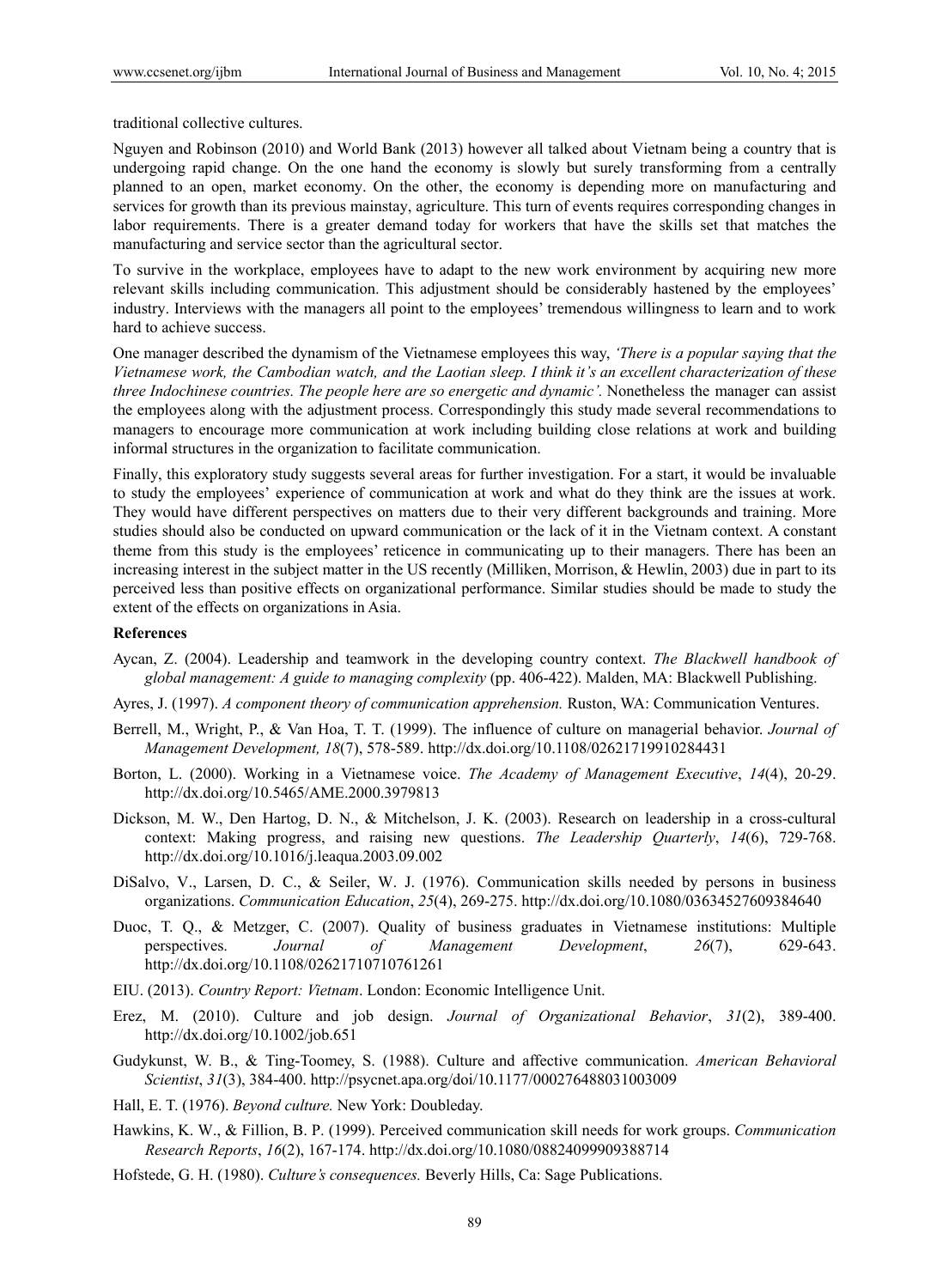- Hofstede, G. H. (2001). *Culture's Consequences: Comparing Values, Behaviors, Institutions and Organizations Across Nations.* Beverly Hills, CA: Sage Publications.
- Hwa-Froelich, D. A., & Westby, C. E. (2003). A Vietnamese Head Start Interpreter: A Case Study. C*ommunication Disorder Quarterly*, *24*(2), 86-98. http://dx.doi.org/10.1177/15257401030240020501
- Kamoche, K. (2001). Human resources in Vietnam: The global challenge. *Thunderbird International Business Review*, *43*(5), 625-650. http://dx.doi.org/10.1002/tie.1019
- Kluckhohn, F. R., & Strodtbeck, F. L. (1961). *Variations in value orientations.* Greenwood Press.
- Lustig, M., & Koester, J. (2010). *Intercultural competence: Interpersonal communication across cultures.* Boston, MA: Pearson Prentice Hall.
- Montague, A. (2013). Vocational and skill shortages in Vietnamese manufacturing and service sectors, and some plausible solutions. *Asia Pacific Journal of Human Resources, 51*(2), 208-227. http://dx.doi.org/10.1111/j.1744-7941.2012.00060.x
- Milliken, F. J., Morrison, E. W., & Hewlin, P. F. (2003). An Exploratory Study of Employee Silence: Issues that Employees Don't Communicate Upward and Why. *Journal of Management Studies*, *40*(6), 1453-1476. http://dx.doi.org/10.1111/1467-6486.00387
- Nguyen, P. A., & Robinson, A. G. (2010). Managing continuous improvement in Vietnam: Unique challenges and approaches to overcome them. *Quality Management Journal*, *17*(2)
- Quang, T., & Vuong, N. T. (2002). Management styles and organisational effectiveness in Vietnam. *Research and Practice in Human Resource Management*, *10*(2), 36-55. Retrieved from http://rphrm.curtin.edu.au/2002/issue2/vietnam.html
- Rowley, C., & Truong, Q. (2009). *The changing face of Vietnamese management.* London: Routledge.
- Samovar, L. A., Porter, R. E., & McDaniel, E. R. (2009). *Communication Between Cultures.* Boston, MA: Cengage Learning.
- Scott, P., & Bannon, W. (2008). *Managing for Success in Vietnam.* HCMC, Vn*:* Nhà xuất bản Trẻ.
- Strauss, A., & Corbin, J. (1990). *Basics of qualitative research: Grounded theory procedures and techniques.* Newbury Park, CA: Sage Publications.
- Thang, L. C., Rowley, C., Quang, T., & Warner, M. (2007). To what extent can management practices be transferred between countries? The case of human resource management in Vietnam. *Journal of World business*, *42*(1), 113-127. http://dx.doi.org/10.1016/j.jwb.2006.11.005
- Ting-Toomey, S. (1994). *The challenge of facework: Cross-cultural and interpersonal issues.* New York: Suny Press.
- Triandis, H. C. (1995). *Individualism & collectivism.* Boulder, CO: Westview Press.
- Trubisky, P., Ting-Toomey, S., & Lin, S. L. (1991). The influence of individualism-collectivism and self-monitoring on conflict styles. *International Journal of Intercultural Relations*, *15*(1), 65-84. http://dx.doi.org/10.1016/0147-1767(91)90074-Q
- Trung, T. Q., & Swierczek, F. W. (2009). Skills development in higher education in Vietnam. *Asia Pacific Business Review*, *15*(4), 565-586. http://dx.doi.org/10.1080/13602380802364175
- Tuan, V. V., & Napier, N. K. (2000). Paradoxes in Vietnam and America: lessons learned. *Human Resource Planning*, *23*(1), 7-8. http://www.highbeam.com/doc/1G1-65354209.html
- Vo, A., & Hannif, Z. N. (2013). The reception of Anglo leadership styles in a transforming society: The case of American companies in Vietnam. *The International Journal of Human Resource Management*, *24*(18), 3534-3551. http://dx.doi.org/10.1080/09585192.2011.616526
- World Bank. (2012). *Putting Higher Education to Work: Skills and Research for Growth in East Asia.*  Washington, DC: World Bank.
- World Bank. (2013). *Skilling up Vietnam: Preparing the workforce for a modern market economy*. Washington, DC: World Bank.
- Zhu, Y. (2003). Culture and management in Vietnam. *Culture and Management in Asia.* London: Routledge.